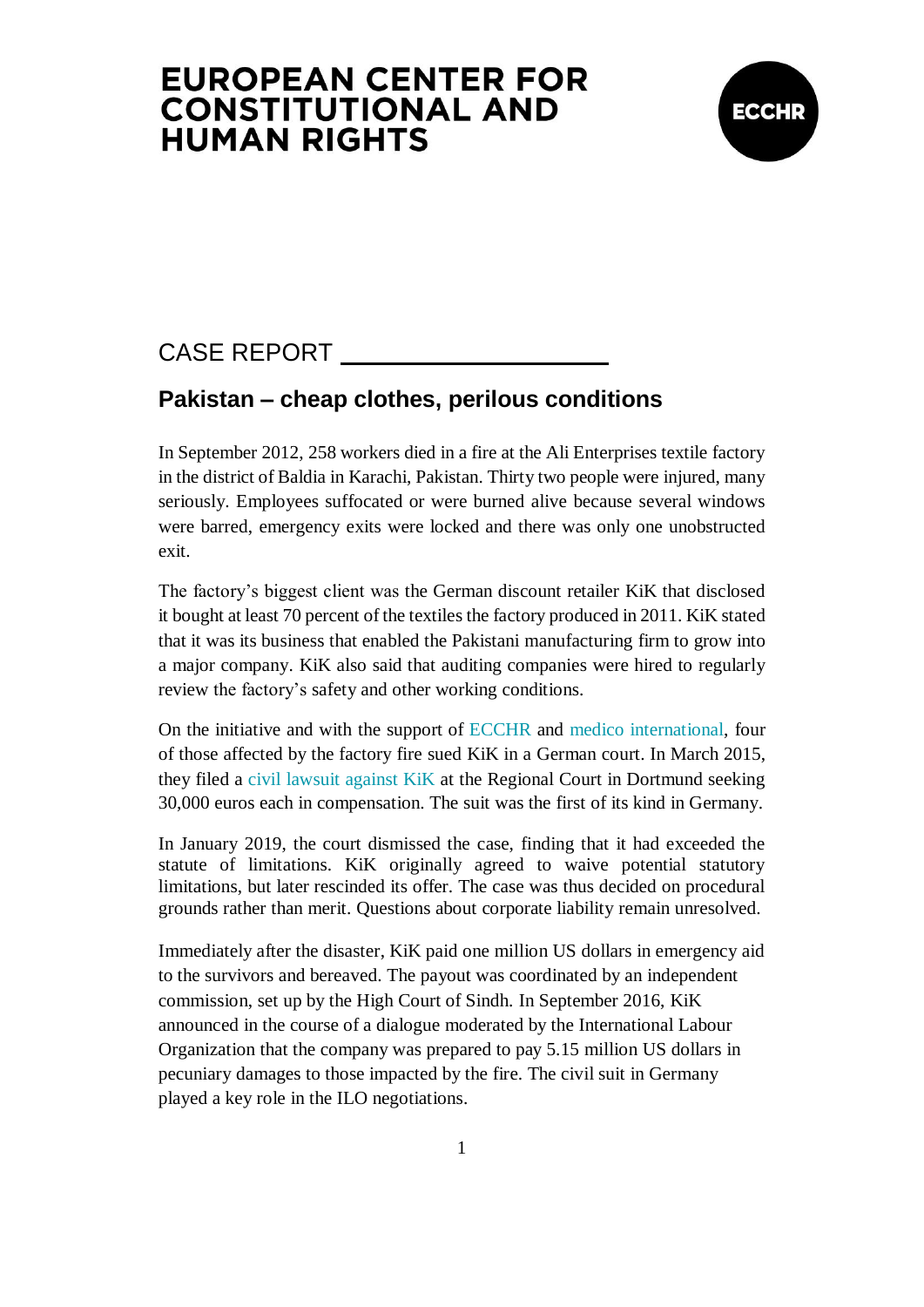# **EUROPEAN CENTER FOR CONSTITUTIONAL AND HUMAN RIGHTS**



#### **Criminal investigation into the fire and liability of international corporations**

KiK knew or should have known about the factory's working conditions and architectural details, such as the barred windows. In its corporate social responsibility reports, KiK explicitly stated that its supply factories are regularly inspected. Just a few weeks before the fire, Italian auditor [RINA](https://www.ecchr.eu/en/case/after-factory-fire-in-pakistan-proceedings-against-auditor-in-italy/) issued the factory a SA 8000 certificate, which supposedly guarantees safety, social and environmental standards.

After the factory owners were charged and even temporarily imprisoned immediately after the fire in a historic move for Pakistan, the investigation was dropped in spring 2016. In September 2020, two men in Karachi were sentenced to death by an Anti-Terrorism Court for arson – a serious human rights violation. The verdict also neglects important facts about the factory's inadequate fire safety precautions.

#### **Precarious working conditions in manufacturing for the European market**

The disaster in Karachi is a drastic example of the pervasive inhumane working conditions endured by workers who manufacture clothes for the European market. Wages below subsistence level, overtime on six or seven days a week, abuse and discrimination in the workplace, serious work-related accidents and trade union repression – this is the unjust reality for millions of factory workers in the Global South.

Transnational companies are directly implicated in this problem as their constant demands for lower prices and tight production deadlines exacerbate poor working conditions in production regions. Factory owners pass the pressure to deliver goods quickly for the lowest possible price to employees. European companies, hoping to avoid becoming involved in scandals such as the one following the Karachi factory fire, oblige suppliers to adhere to codes of conduct and hire certification firms to audit factory working conditions.